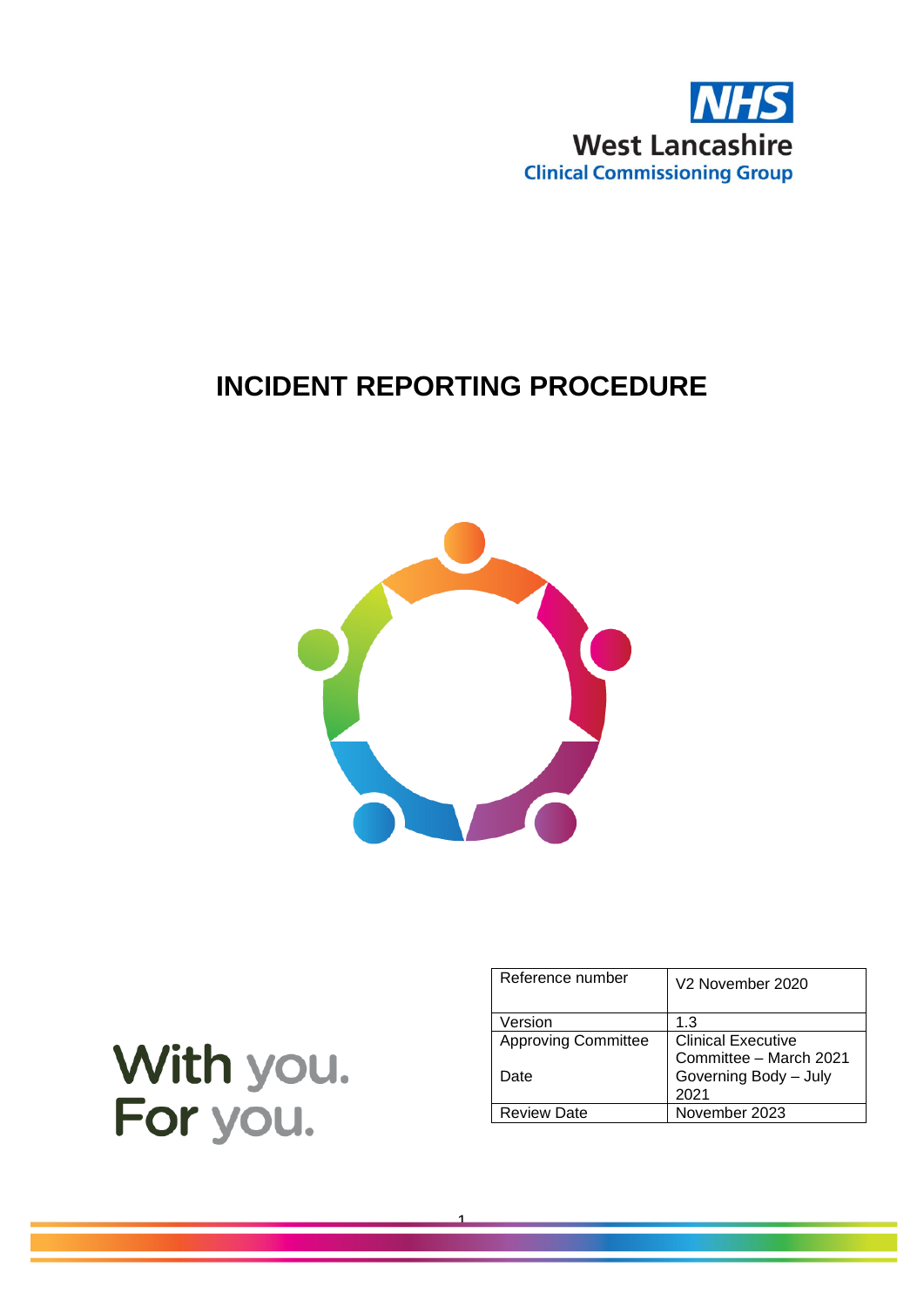# **NHS West Lancashire Clinical Commissioning Group**

#### **Contents**

| 1. Introduction                             | 3              |
|---------------------------------------------|----------------|
| 2. Scope                                    | $\overline{4}$ |
| 3. Purpose                                  | $\overline{4}$ |
| 4. What is an Incident or Near Miss         | 5              |
| 5. Immediate Action following an Incident   | 5              |
| 6. Reporting an Incident or Near Miss       | 6              |
| 7. Feedback from Incidents                  | 7              |
| 8. Support for staff                        | 7              |
| 9. Appendix A- Incident Reporting Flowchart | 8              |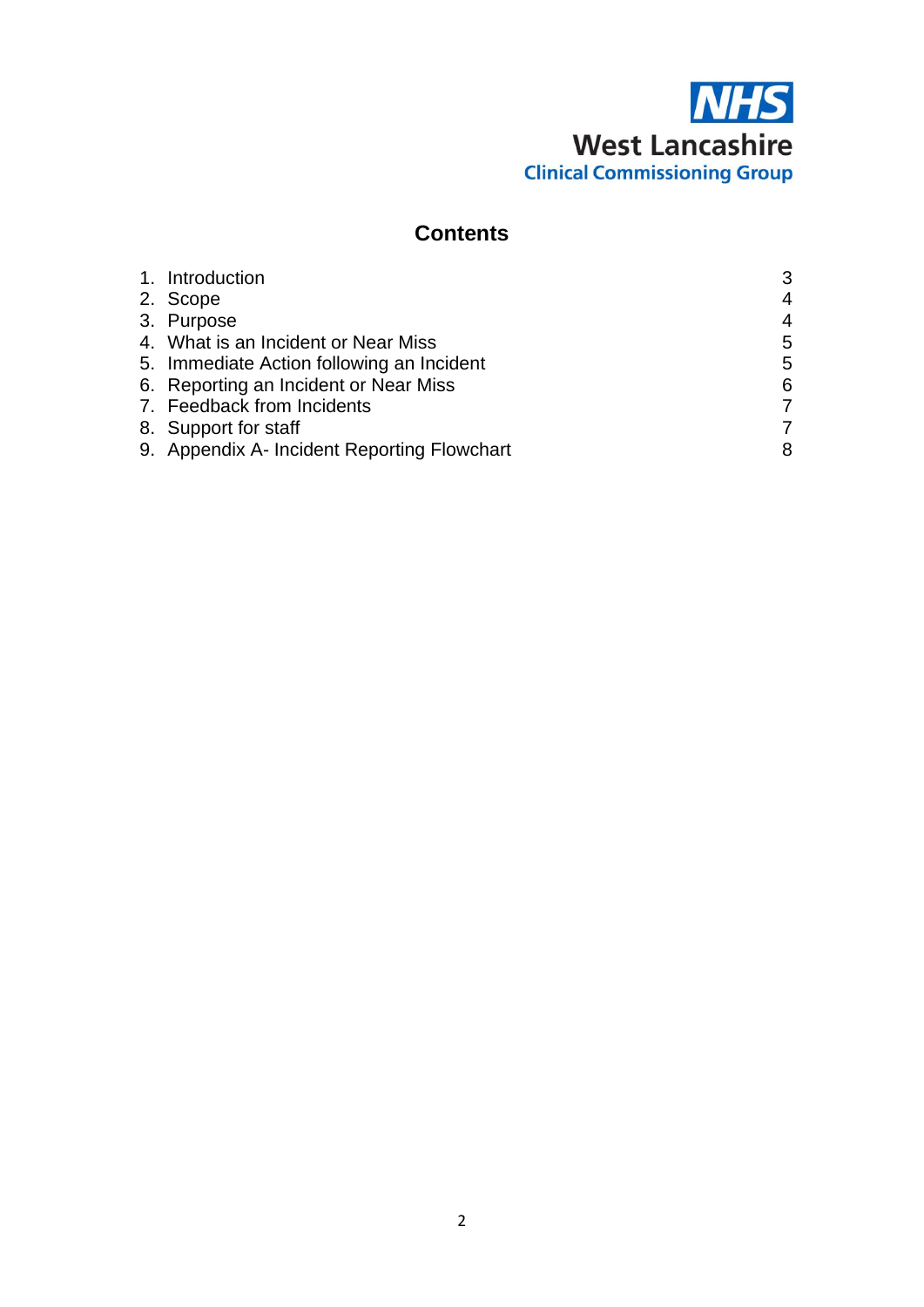

#### **1. Introduction**

According to the Health and Safety Executive (HSE) on average every year there are approximately:

- 250 employees killed at work
- 140,000 injuries to employees reported to the HSE under Reporting of Injuries, Disease and Dangerous Occurrences Regulations (RIDDOR)
- 2.2 million people suffering from an illness that they believed was caused or made worse by their work
- 36 million workdays lost due to work related ill health and injuries.

The above statistics highlight the importance of ensuring that good Health and Safety management systems are in place and that the organisation has a statutory duty to provide a safe environment with adequate welfare facilities for our staff, patients and others.

At West Lancashire Clinical Commissioning Group (WLCCG), incident reporting is one of the primary tools of risk management and supports quality and safety improvement. The CCG can learn from incidents and near misses.

A systematic approach to reporting and investigating incidents will place the CCG in a better position to:

- take action to prevent re-occurrence
- undertake statutory and mandatory reporting to external agencies
- provide support and information to patients, relatives and staff
- improve practice as a consequence of the findings of an investigation and learn from the occurrence
- set priorities for investment in training and other resources
- deal with any possible legal implications of an incident.

The non-reporting of incidents could result in:

- Prosecution under the Health and Safety at Work Act, 1974
- The NHSLA not settling a claim or withdrawing cover
- The withdrawal of funding from the contract with commissioners of services.

Litigation can be very damaging personally, financially and from a reputational standpoint, for both the CCG and staff involved. Reporting incidents promptly can lead to the avoidance of litigation through good communication with the injured party, and/out-of-court settlement (as appropriate). Where an incident is defensible, prompt and thorough investigation will allow the CCG to effectively defend its position.

In summary, when things go wrong it is the CCG's absolute priority to respond quickly and positively to act in the injured person's best interest and to mitigate problems with the environment, equipment, care or services delivered by the CCG.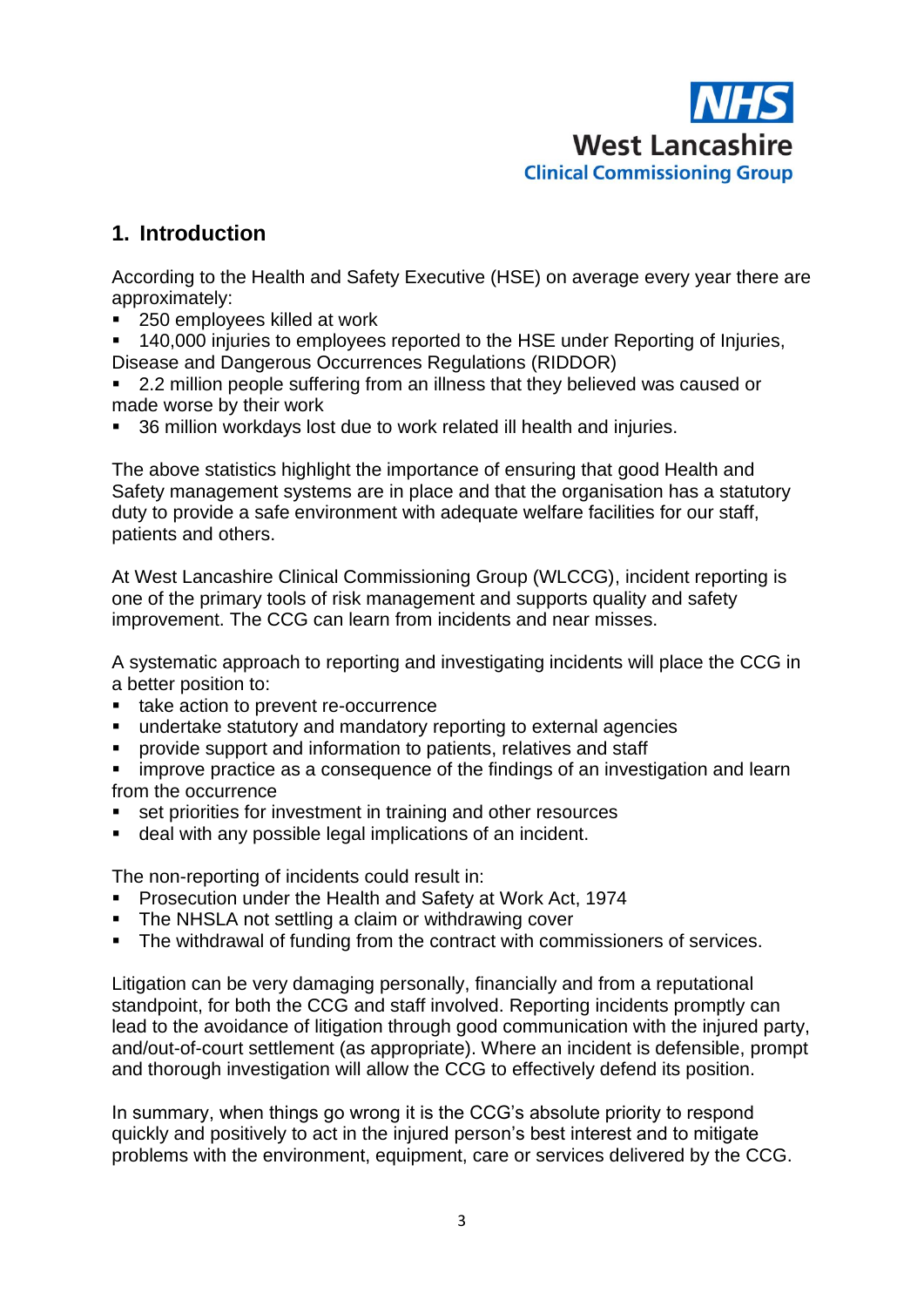

By improving incident management, the CCG will improve and maintain the safety of staff and any other persons using CCG premises.

#### **2. Scope**

This policy applies to all employees of the CCG including temporary, locum and agency, contracted and sub-contracted staff. Managers at all levels are expected to take an active lead to ensure that all incidents are reported and investigated in a timely manner. This procedure applies to all incidents including near misses in order to provide a consistent approach to incident reporting and management. It applies to all members of the CCG staff and all staff employed by other organisations who are working on CCG premises.

#### **3. Purpose**

Accurate and timely reporting of incidents and near misses enables lessons to be learned and change to be implemented. Analysis of trends and patterns provides information to inform education and training programmes, revise policies, procedures and guidelines, build on strengths and improve areas of weakness.

The CCG Governing Body accepts that fear of Disciplinary action may deter staff from reporting incidents and has therefore chosen to adopt a positive, open and fair approach, based upon improvement through learning rather than punishment, where all staff will feel safe to report incidents and safety issues. The incident process will be fair and equitable and will focus on competence and capability. The CCG will use the individual review and, where appropriate, capability processes to support staff to fulfil their duties and responsibilities appropriately and safely. Disciplinary action will only be considered as part of the response to an incident in specific circumstances, for example, where wilful misconduct (rather than competence) or negligence are apparent.

The list below provides examples for illustrative purposes and is not intended to be exhaustive:

- personal or professional misconduct (gross)
- wilful violation of the organisational policies and procedures
- deliberate failure to report an incident in which the member of staff was involved or about which they were aware
- failure to co-operate with an investigation
- criminal actions where the police are involved which relate to an individual's work activities.

The CCG Governing Body fully supports a safety culture which acknowledges that sometimes things go wrong but as an organisation we can learn from our mistakes and take action to put things right.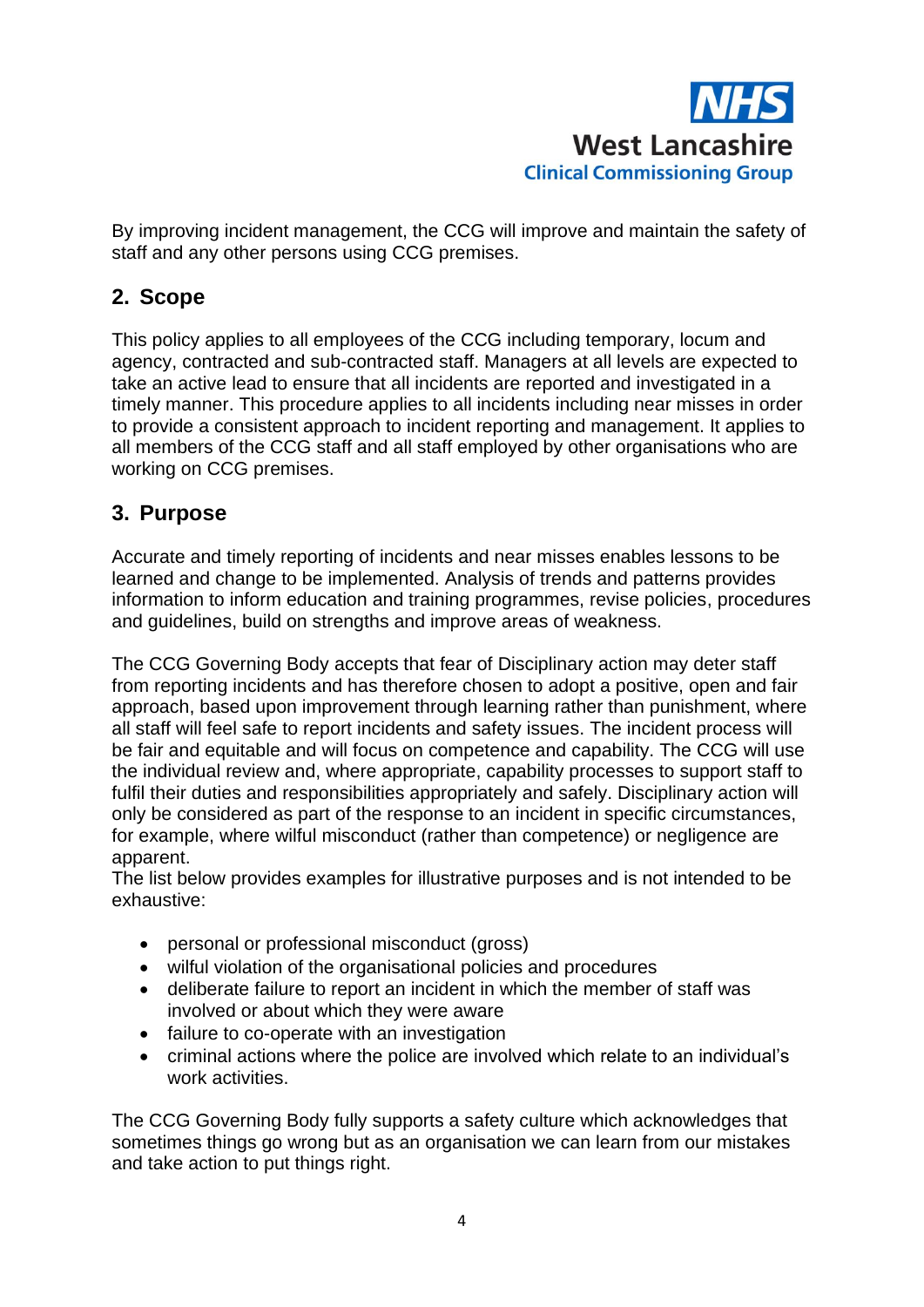

#### **4. What is an incident or Near Miss**

All unexpected or unintended events or near misses (unexpected or unintended incident which was prevented or by luck did not cause harm) are classified as incidents and should be reported to the Corporate Business Manager using the CCG's Incident Reporting form.

However, to encourage reporting, incidents may be reported to the Corporate Business Manager via other means, for example, telephone, e-mail, word of mouth in the first instance, however this should then be followed up the completion of the official form.

Examples of events which are classified as incidents include: (this list is not exhaustive)

- any injury to a visitor or member of staff
- a failure of equipment
- a failure to follow CCG policy or procedure
- any situation which includes verbal abuse or threatening behaviour towards staff
- any situation which actually or potentially places staff or visitors at unnecessary risk
- where there is evidence of concerns relating to financial probity

#### **5. Immediate Action Following an Incident**

The immediate management of the incident is the responsibility of the person in charge of the service/team at the time of the incident. This may or may not be the Service/Team Manager. The immediate action to be undertaken should follow agreed policies for the area concerned but must include the following actions:

- Make any injured or unwell person safe where necessary contact the local first-aider, local ambulance service or other appropriate member of staff to assist
- Where other services/departments are affected or involved, arrange for these to be notified of the incident as soon as possible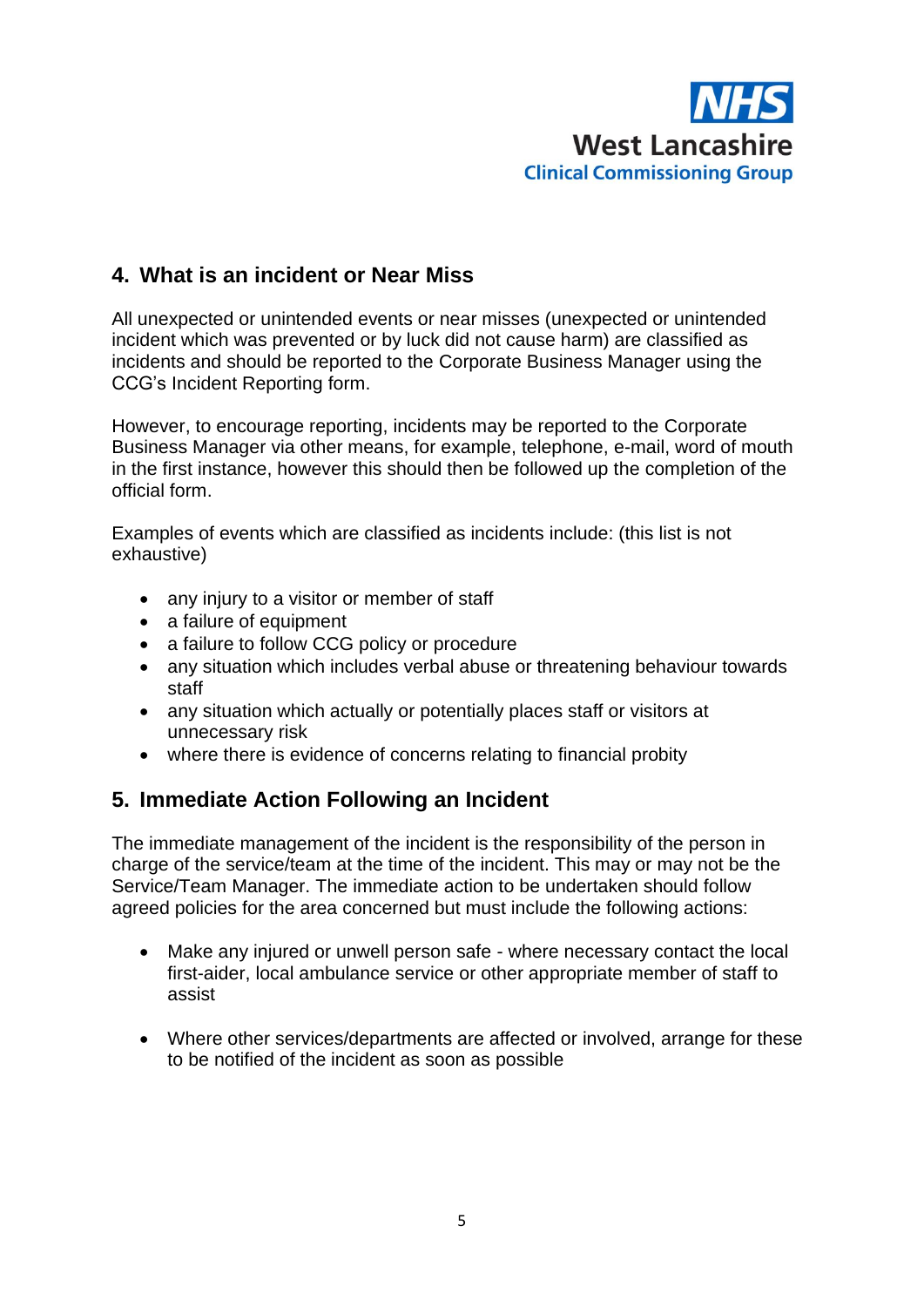

**In the event of an incident being notifiable to the Health & Safety Executive in accordance with RIDDOR a member of the Midlands & Lancashire Commissioning Unit (M&LCSU) Health & Safety Team must be contacted immediately during normal working hours** 

• Preservation of evidence. Any evidence that was involved at the scene of any incident must be preserved for further investigation. In the case of a possible or actual criminal incident no action must be taken to clean up an area until the Police have attended. Any evidence must be preserved until the Scene of Crime Officers has completed their investigation. However, if the safety of service users or staff is at risk reasonable precautions must be taken to remove the danger. This is the responsibility of the senior manager present at the incident.

#### **6. Reporting an incident or near miss**

#### **Completing an Incident Report**

Any staff member involved in or who has witnessed an incident involving staff or others must complete an incident form via the CCG's Incident Reporting form. The information given must be fact only, not opinion. Full details including exact times, full names of the people involved and serial numbers of equipment are required if available. The appropriate sections on the incident form should be completed, paying particular attention to include signature, designation and correct date. Any immediate action taken to minimise the risk of the incident recurring should be documented on the incident report. As a minimum, the following must be reported:

- Full details of the incident detailing what happened? (event/near miss, severity of actual or potential harm, people and equipment involved)
- Where did it happen? (location/speciality)
- When did it happen? (date and time)
- How did it happen? (immediate causes and contributory factors)
- What action was taken or proposed immediate and longer term?
- What impact did the event have? (Harm to the organisation, the patient, others)
- What factors did, or could have, minimised the impact of the event?
- 6.1 Assigning a Risk Score

All incidents must be assigned a risk score. If an incident is classified as a serious incident or a serious near miss incident (i.e. 9 or above), then the Corporate Business Manager must be informed as soon as possible of knowledge of the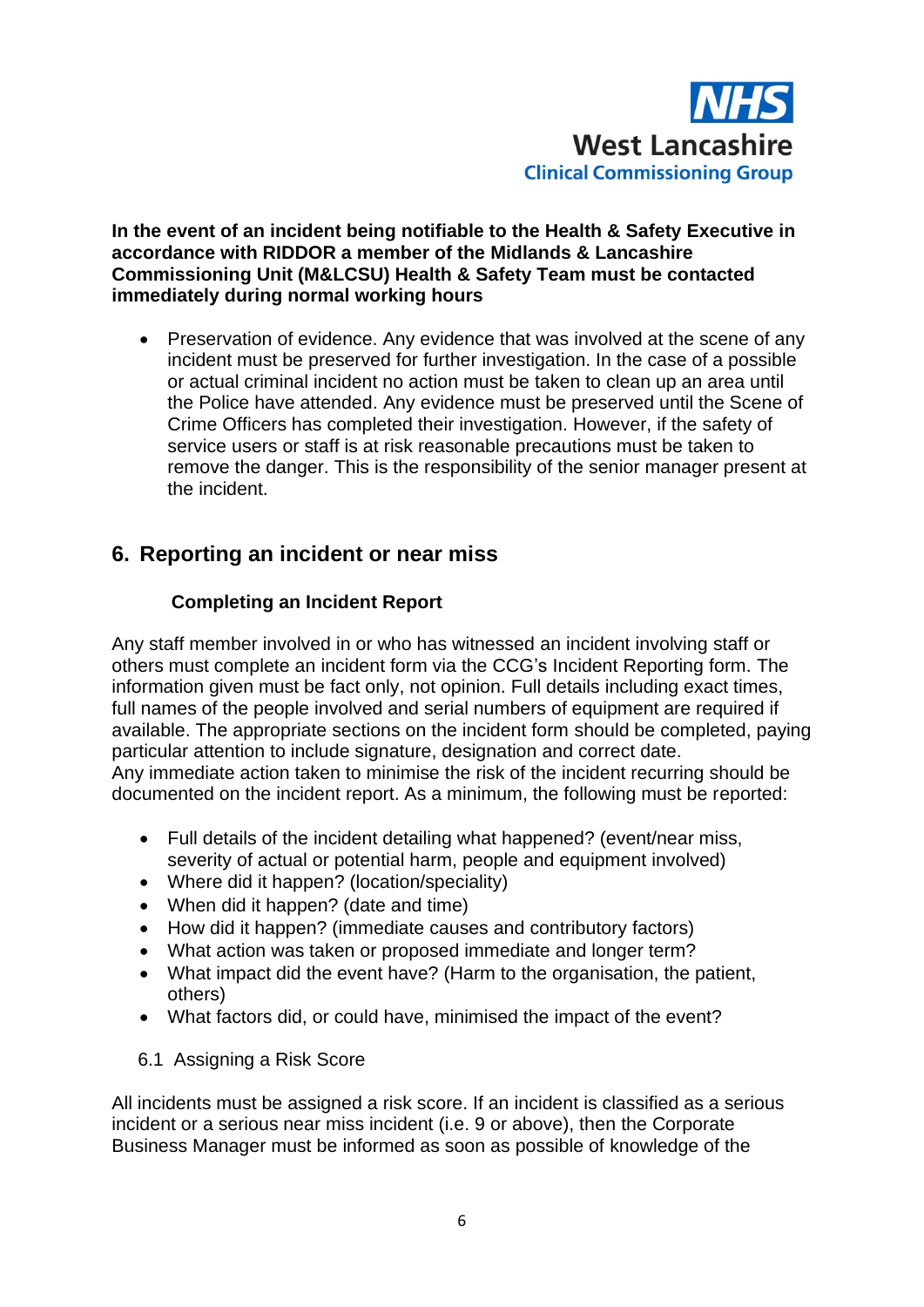

serious incident and with an incident form within 1 working day. The Health & Safety Team must also be informed as soon as possible.

#### **7. Feedback from incidents**

Feedback from incidents is the responsibility of the Corporate Business manager and can be given in a variety of ways including one to one with staff, team briefings, investigation reports etc. The Corporate Business Manager will liaise between managers and the CSU Health and Safety Department for further feedback.

#### **8. Support for Staff**

The CCG acknowledges that staff who are involved in or witness an accident or incident may be upset and distressed and may be in need of some support. It is crucial that individuals are offered support following any incident or near miss. This may be as simple as a Line Manager offering the opportunity to discuss the issue. Whatever the support provided it should be recorded on the incident report form. Line Managers are usually the first senior person that a staff member will come into contact with and should always offer support to staff following a stressful or traumatic incident.

Examples of immediate support include:

- Opportunity for staff member to talk about events and ask questions
- Provision of a named person or service for staff member to contact if further support if anticipated or desired. This may include information about what will happen next regarding the investigation.
- Referral to internal or external sources of advice.

The following individuals or groups can provide support and advice:

- Line Manager or a member of the Management Team
- Health & Safety Team
- HR/OH Managers
- Relevant Professional groups (e.g. RCN, RCM, GMC, Unison)
- Occupational Health Department and access to a counselling service.